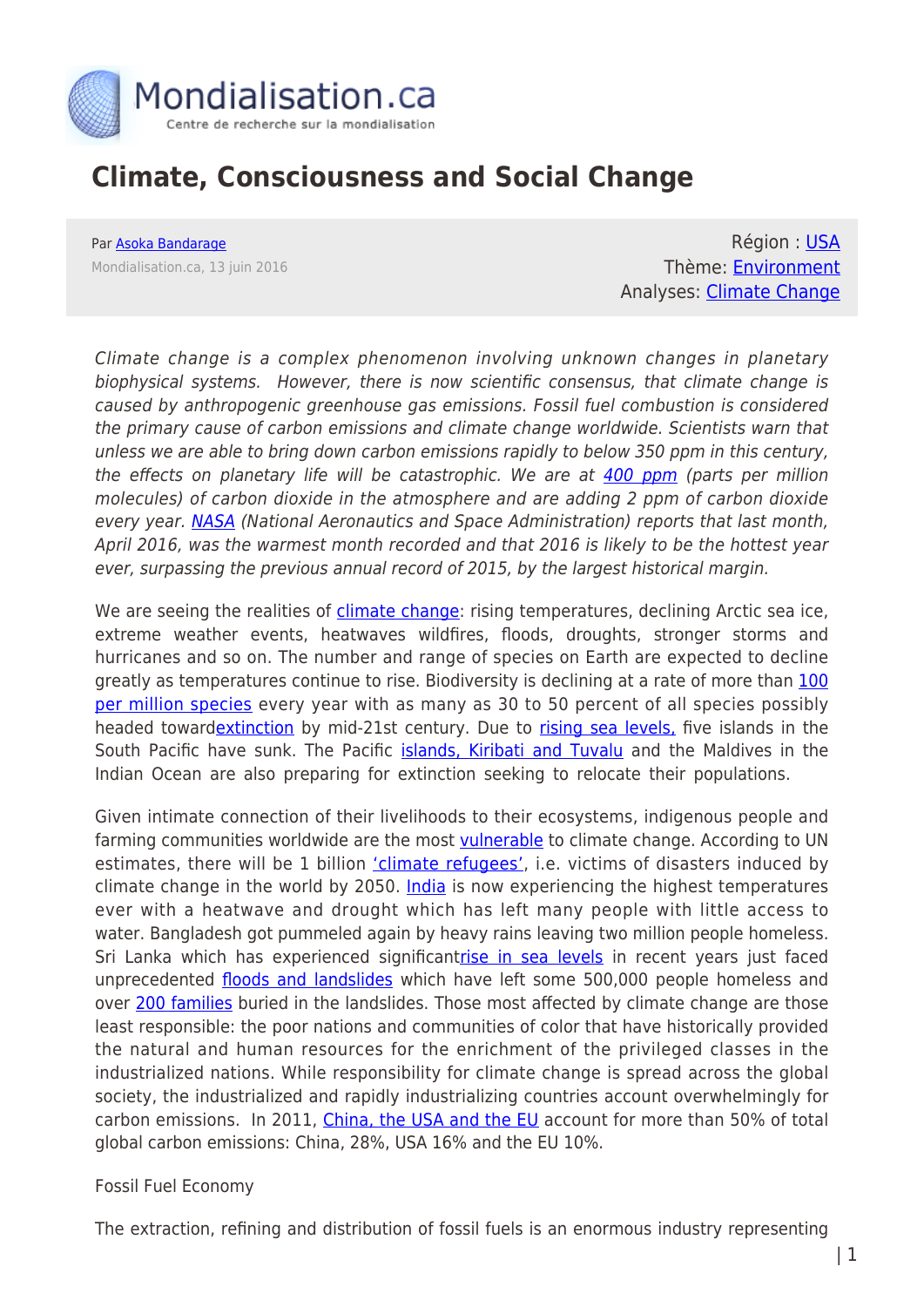the engine for global economic production and growth. Five of the top six companies in the Fortune Global 500 including BP, ExxonMobil and Shell are in the petroleum refining industry. As a July 2015 Report by the *[Union of Concerned Scientists](http://www.ucsusa.org/sites/default/files/attach/2015/07/The-Climate-Deception-Dossiers.pdf)* points out, the fossil fuel industry's concentration is as remarkable as its size. Almost two thirds of the world's industrial carbon emissions over the past two and a half centuries is attributable to just 90 coal, oil, and natural gas companies which have produced and marketed fossil fuels and cement (which has very high carbon intensity). Almost 30 % of all industrial emissions since 1850 is traced to just 20 investor and state owned companies. Even more significantly, the Report by the [Union of Concerned Scientists](http://www.ucsusa.org/sites/default/files/attach/2015/07/The-Climate-Deception-Dossiers.pdf) points out that

"…more than half of all industrial carbon emissions have been released into the atmosphere since 1988, after major fossil fuel companies indisputably knew about the harm their products were causing to the climate".

Based on an eight month investigation of internal documents of the major fossil fuel corporations, the environmental publication, *[Inside Climate News](http://insideclimatenews.org/content/Exxon-The-Road-Not-Taken)* has revealed that the fossil fuel companies, especially Exxon which was doing cutting-edge climate research, were already aware of the connection between fossil fuel combustion and global warming by the late 1970s. *[Inside Climate News](http://insideclimatenews.org/content/Exxon-The-Road-Not-Taken)* argues that without revealing what their own scientists confirmed, the world's largest fossil fuel companies sought to ['manufacture uncertainty](http://insideclimatenews.org/content/Exxon-The-Road-Not-Taken)' and deceive the public about climate change. The companies put in place a massive campaign to fund climate denial scientists and organizations (many fake 'astroturf' groups) and lobby Congress to block climate action. Corporate funding, lobbying and the silence of the mainstream media have enabled polluting companies to project an environmentally friendly public image while at the same time contributing to derailing legislation for emissions reduction. Indeed, there is still no comprehensive [U.S. federal policy](http://www.ucsusa.org/our-work/center-science-and-democracy/fighting-misinformation/a-climate-of-corporate-control.html#.V07WQ_krLX5) to address climate change.

Notwithstanding growing demands for [corporate accountability](https://www.stopcorporateabuse.org/about-campaign-1) and government action, the U.S. and other governments are providing massive subsidies to companies for fossil fuel production and exploration. According to July 2014 estimates of the activist group, [Oil](http://priceofoil.org/fossil-fuel-subsidies/) [Change International](http://priceofoil.org/fossil-fuel-subsidies/), the U.S. fossil fuel subsidies were \$37.5 billion annually. Multilateral Banks including the World Bank which is backed by governments also provide billions of dollars each year to oil, gas and coal production internationally. According to the latest 2016 estimates of [Oil Change International](http://priceofoil.org/fossil-fuel-subsidies/), global fossil fuel subsidies are between \$775 to \$1 trillion annually. Since 2011 a number of proposals have been made in the U.S. Congress, such as, the 'Big Oil Tax Subsidies Act' and the 'End Polluter Welfare Act' to cut tax payer handouts to fossil fuel companies, But, none of them have passed.

The U.S. is estimated to spend anywhere from \$10.5 to \$500 billion annually to [militarily](http://priceofoil.org/fossil-fuel-subsidies/) [defendi](http://priceofoil.org/fossil-fuel-subsidies/)ts oil interests overseas. As US energy experts point out, military activity is a ['direct](http://www.holisticpsychiatrist.com/) [production component'](http://www.holisticpsychiatrist.com/) of the trade and as 'necessary for imports as are pipelines and supertankers'. Oil is an important driver of U.S. military force in the Persian Gulf, the political destabilization and loss of lives in the region being casualties of the relentless pursuit of oil. Heavy use of jet fuel for military activities is a major source of carbon emissions worldwide. [The Pentagon](http://www.workers.org/2009/world/pentagon_1224/) is estimated to be the "largest institutional user of petroleum products and energy in general," but is exempt from all international climate agreements.

The short-term costs of ending dependence on fossil fuels are significantly less compared to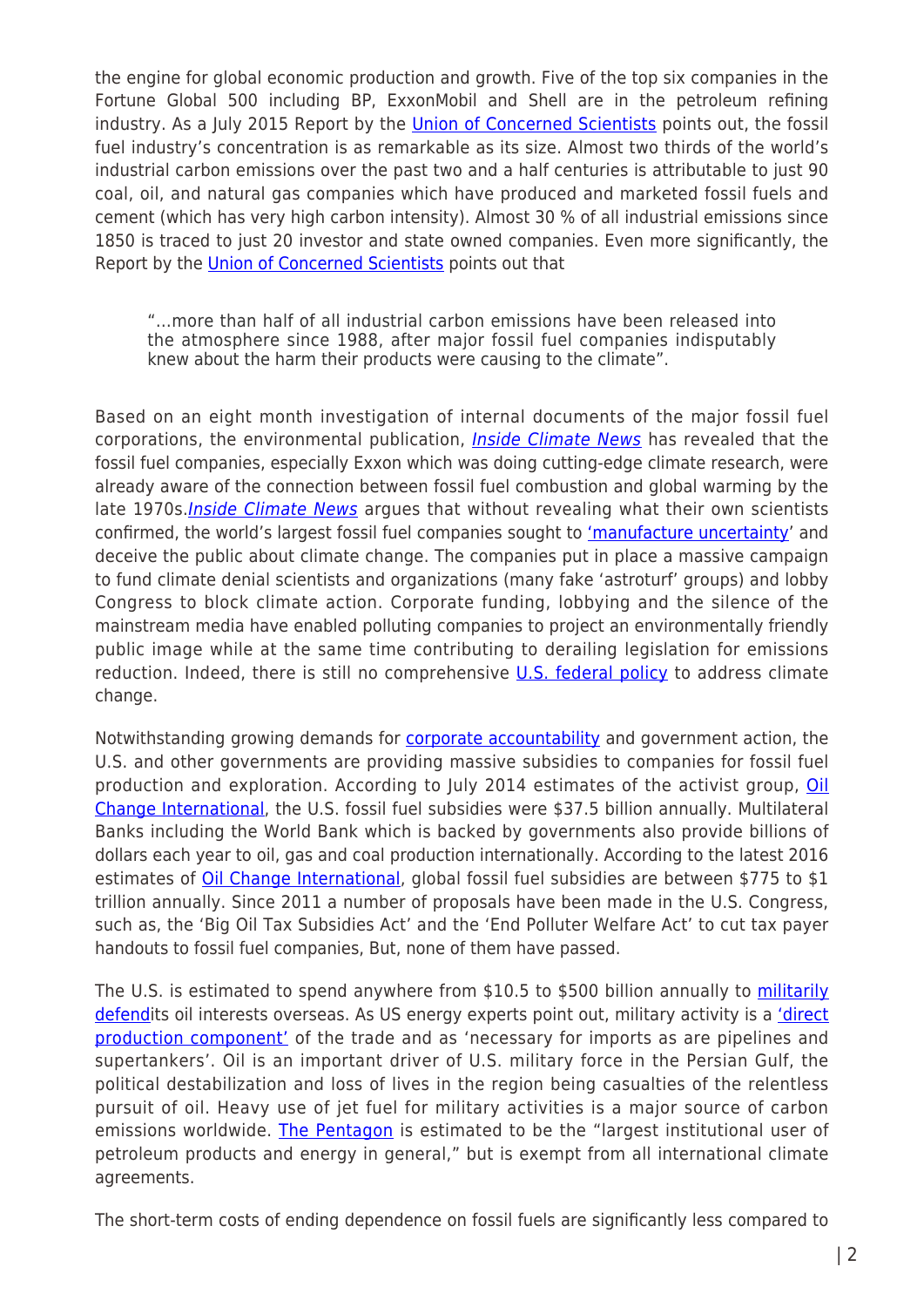the staggering long-term environmental and social costs of accelerating climate change. However, the international policy frameworks in place are far from adequate to address the urgency of the climate crisis.

International Policy Frameworks

The [Kyoto Protocol,](http://unfccc.int/kyoto_protocol/items/2830.php) linked to the United Nations Framework Convention on Climate Changeadopted in 1997, though flawed and never fully implemented, committed parties to internationally binding emission reduction targets. Recognizing that developed countries are principally responsible for the high levels of greenhouse gas emissions, it placed a heavier burden on developed nations based on the principle of "common but differentiated responsibilities."

In the decades following the adoption of the Kyoto Protocol, conflicts intensified between the global North and South. Even minimal efforts to address climate change became derailed by international economic competition. Industrializing countries such as China, India, and Brazil wanted the ["rich, powerful and deeply fossil-fuel addicted"](http://www.huffingtonpost.com/asoka-bandarage/cop-19_b_4350483.html) countries in the Global North to take the lead in drastic emissions reductions allowing them room to industrialize and advance economically. Fearing loss of their economic edge, the Global North wanted to move away from the targets and obligations to which they had previously agreed. Lobbied heavily by the fossil fuel industry, The United States government never even ratified the Kyoto Protocol.

Pointing out that the ability of populations to adapt and mitigate against climate change are shaped by political and economic realities, civil society organizations mostly from the global South declared the **Bali Principles** of Climate Justice in 2002. It framed the climate crisis as a[political and ethical issue](http://www.benelexblog.law.ed.ac.uk/2014/12/11/unpacking-the-debate-on-climate-justice-and-equity-part-i/),<http://www.corpwatch.org/article.php?id=3748>not simply an environmental and physical phenomenon. The countries of the global South demanded the rich Northern nations to pay their ['climate debt'](http://www.iicat.org/wp-content/uploads/2015/02/What-Now-For-Climate-Justice-IICAT-2014.pdf), that is, compensation for their historically disproportionate emission of greenhouse gases which has contributed to extensive environmental and societal damage in poor countries.

The global South, however, is not a monolithic group. Emissions from developing nations now exceed those of developed countries, with China being the largest contributor of greenhouse gases. Heavy polluters like China and India have refused to take on specific reduction goals while the poorest and most vulnerable countries have demanded them. The lack of a coherent set of tactics and strategy towards climate justice has also created confusion and differences within the global civil society movement over climate action.

Given these on-going [contentions](http://chinamatters.blogspot.com/2014/06/hillary-clintons-climate-change.html), the [U.S. China bilateral Climate Deal](http://fpif.org/u-s-china-climate-deal-bad-news-climate-activists/) of November 2014 has been welcomed as an important achievement by the two most polluting nation states. Unfortunately, however, this Deal is merely a statement of aspirational goals: it has no binding targets, no specific plans to cut emissions and no penalties for non-compliance. According to this Deal, China will not begin reducing emissions until as late as 2030. While the US agreement to reduce greenhouse gas emissions by 26%-28% below 2005 levels by 2025 is significant, it is not considered sufficient to reach the target of below 2 C increase in temperature by the end of the century. There is no guarantee that President Obama's successor who will have to implement the deal will do so. Likewise, the multilateral [Paris](https://unfccc.int/resource/docs/2015/cop21/eng/l09r01.pdf) [Climate Agreement](https://unfccc.int/resource/docs/2015/cop21/eng/l09r01.pdf) adopted in December 2015 fails to provide the significant changes in energy use required for climate stabilization.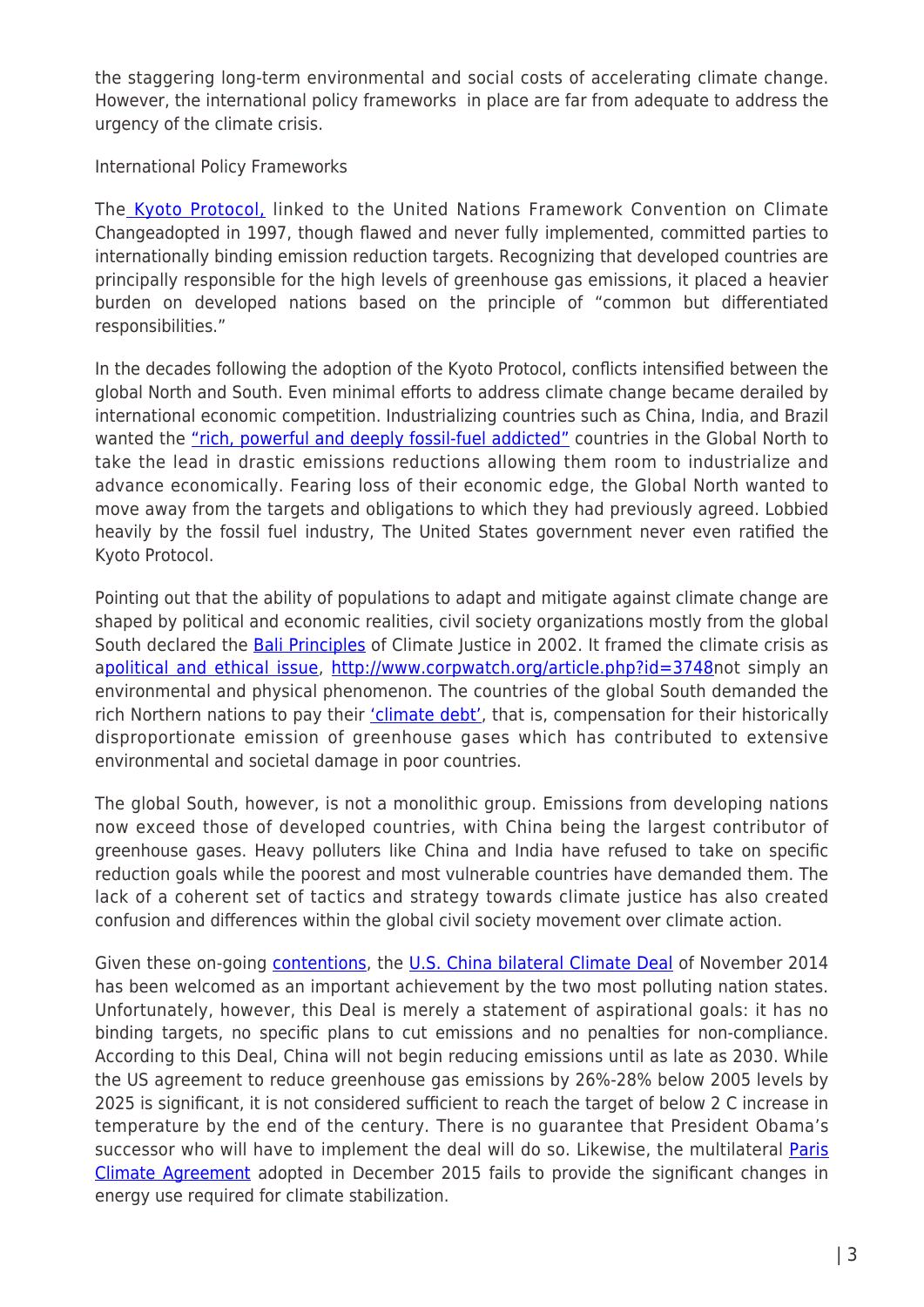Paris Climate Agreement

The Climate Treaty signed in Paris in December 2015 is hailed as a historic achievement in international consensus and a turning point in climate policy. Practically all countries in the world opted to sign agreeing to hold the increase in the global average temperature increase to 1.5 ˚C.175 countries have already signed the Agreement which will go into effect in 2020. US Secretary of State John Kerry signed on behalf of the United States holding his little granddaughter in his arms.

Symbolism and rhetoric aside, the Paris Agreement, unlike the previous Kyoto Protocol,provides no detailed timetables or country-specific goals for emissions reduction. It leaves every country to decide its own cuts in pollution (so-called "Intended Nationally Determined Contributions") according to its own criteria. It provides no clear, measurable targets, no accountability no legal obligations. Each country that ratifies the agreement will be required to set a target for emission reduction, but the amount will be

voluntary. There will be neither a mechanism to force a country to set a target by a specific date nor enforcement measures if a set target is not met.

The Agreement was a victory for the United States given its opposition to mandatory emissions reduction targets and the Kyoto Protocol. It was, however, a failure for the smaller nations most vulnerable to the effects of climate change who wanted to include stricter emissions targets and enforcement mechanisms. Apparently, the U.S. gained their compliance through backdoor diplomacy and offers of international funding for climate adaptation. The United States also succeeded in ensuring that the Agreement was not legally binding and countries were not open to litigation for non-compliance of the Agreement.

[The Paris Agreement](http://therealnews.com/t2/index.php?option=com_content&task=view&id=31&Itemid=74&jumival=16172) will not be binding on its member states until 55 parties who produce over 55% of the world's greenhouse gases ratify it. Thus far, only 17 countries, overwhelmingly vulnerable small island nations, have [ratified](https://en.wikipedia.org/wiki/Paris_Agreement#Parties_and_signatories) the Agreement. There is doubt that given global economic competitiveness if some countries, especially high polluters, such as, China, the US, India, Brazil, Canada, Russia, Indonesia and Australia will do so. There is also no guarantee that the developed countries will honor the pledge to mobilize \$100 billion per year for climate financing for the poor countries starting in 2020.

The Paris Climate Agreement does not even mention fossil fuels let alone the need to leave 80% of it in the ground which many experts consider a requirement to mitigate climate change. It does not address the need to cut government fossil fuel subsidies, military expenditures, air travel, shipping, etc. as keys to global de-carbonization. Hardly anyone expects countries to do much for climate protection under this arrangement. No wonder fossil fuel companies were the*[financial backers](http://www.thenation.com/article/why-are-so-many-fossil-fuel-companies-funding-the-paris-climate-conference/)* of the [Paris Climate Conference](http://www.motherjones.com/environment/2015/12/climate-change-summit-paris-cop21-fossil-fuels-sponsors) which was dominated by market based solutions to climate change, notably emissions trading.

## Carbon Trading

Carbon trading, which constitutes the bulk of emissions trading was introduced as the main mechanism for meeting emissions reduction targets under the Kyoto Protocol. Within this system, a country having more carbon emissions can purchase the 'right' to pollute more if it exceeds its cap by purchasing the permits of less polluting countries. As [Carbon Trade](http://www.carbontradewatch.org/carbon-connection/what-is-the-kyoto-protocol.html) [Watche](http://www.carbontradewatch.org/carbon-connection/what-is-the-kyoto-protocol.html)xplains: "emissions trading partitions and privatizes the atmosphere and institutes the buying and selling of 'permits to pollute' just as any other international commodity".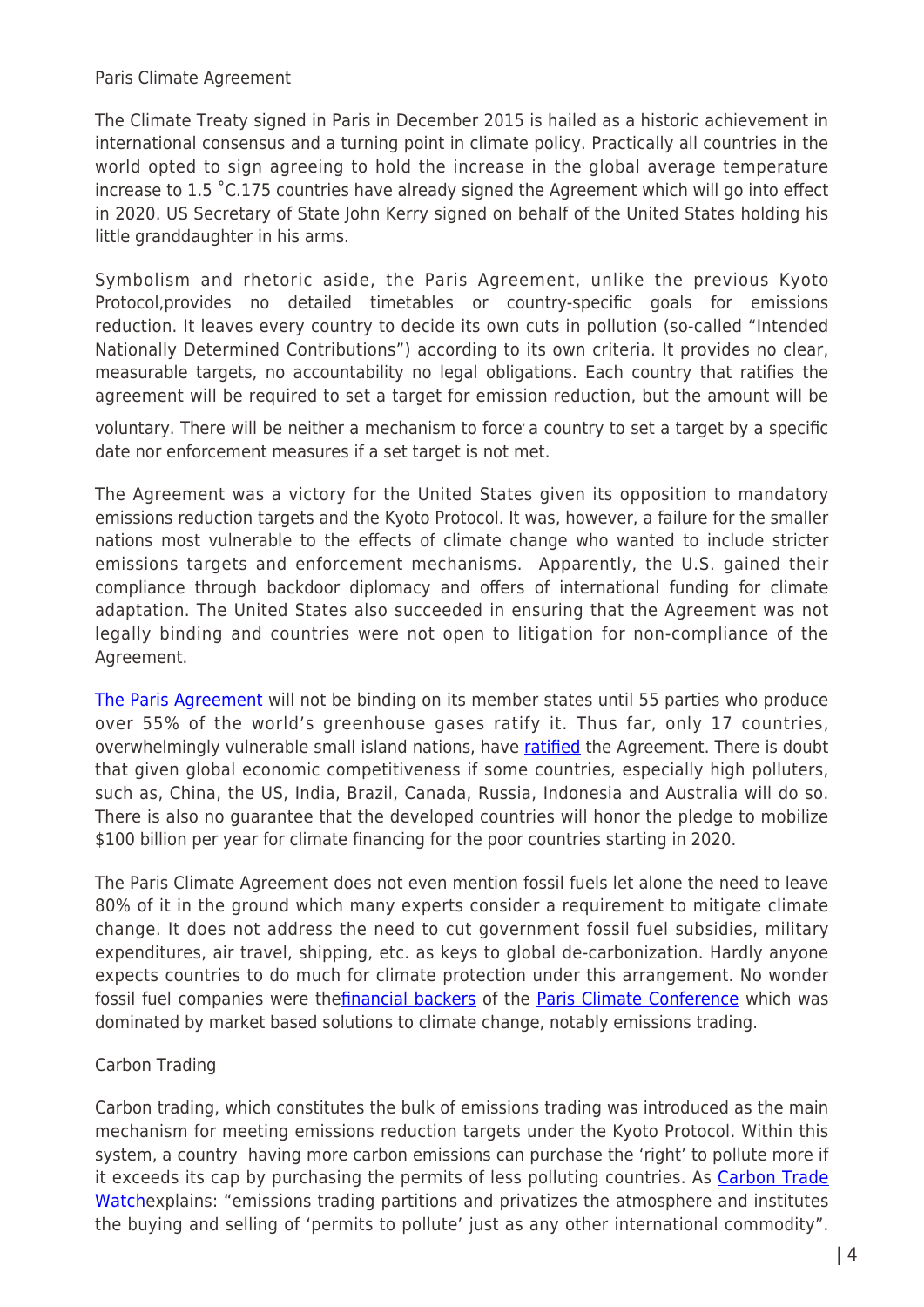This strategy for commodification of emissions was pushed by the US in response to heavy corporate lobbying.

Critics argue that there have not been measurable reductions in carbon emissions attributable to the mechanisms established under the Kyoto Protocol. They point out that the two most important [carbon markets,](http://www.theguardian.com/sustainable-business/blog/why-are-carbon-markets-failing) the EU Emissions Trading System and the UN's Clean Development Mechanism have essentially failed. They argue that the market-based cap and trade system, designed to reduce carbon emissions has [http://www.carbontradewatch.org/downloads/publications/PathsBeyondParis-](http://www.carbontradewatch.org/downloads/publications/PathsBeyondParis-EN.pdf)[EN.pdfa](http://www.carbontradewatch.org/downloads/publications/PathsBeyondParis-EN.pdf)ctually [aggravated the problem](http://www.carbontradewatch.org/downloads/publications/PathsBeyondParis-EN.pdf) by giving unfair financial advantages to major polluters to continue polluting while putting the onus of climate protection and maintenance of carbon sinks on the poorer countries and inhibiting their economic development. Moreover, emissions trading takes attention away from the search for less complicated strategies, such as, a straightforward carbon tax on polluters and changes in patterns of economic production and energy use.

Despite these problems, the United Nations Framework Convention on Climate Change still strongly supports carbon trading. International financial interests are now gearing up to expand carbon trading under the new Paris Agreement. They see a huge new market and business opportunity in carbon trading. [The World Bank](http://www.nytimes.com/2016/04/24/us/politics/carbon-pricingbecomes-a-cause-for-the-world-bank-and-imf.html?_r=0) has established a Carbon Finance Unit to create an international system to price carbon. The World Bank President, Jim Yong Kim recently stated that there is an 'obvious consensus' among World Bank economists studying the problem, and that 'putting a price on carbon pollution is by far the most powerful and efficient way to reduce emissions' Christine Legarde, the director of the [International Monetary Fund](http://www.nytimes.com/2016/04/24/us/politics/carbon-pricingbecomes-a-cause-for-the-world-bank-and-imf.html?_r=0) has called carbon pricing the 'crown jewel' of efforts to mitigate climate change.

Many environmental justice activists, however, are deeply concerned about the possible effects of this approach motivated by profit. As scholar-activist Patrick Bond from South Africa states, carbon trading will lead to increasing ['financialization of nature',](http://www.carbontradewatch.org/downloads/publications/PathsBeyondParis-EN.pdf) the commodification of everything that can be seen as a carbon sink, especially forests but also agricultural land and even the ocean's capacity to sequester carbon dioxide (CO2) for photosynthesis via algae'. [The Pope's June 2015 Encyclical](https://catholicsensibility.wordpress.com/2015/12/01/laudato-si-171l-carbon-credits/) also voices the grave concerns that many people have over the status-quo's push for carbon trading:

"The strategy of buying and selling carbon credits can lead to a new form of speculation which would not help reduce the emission of polluting gases worldwide. This system seems to provide a quick and easy solution under the guise of a certain commitment to the environment, but in no way does it allow for the radical change which present circumstances require. Rather it may simply be a ploy which permits maintaining the excessive consumption of some countries and sectors."

The limits and failures of the dominant neoliberal approach requires that we look beyond the climate crisis at the broader trajectory of global political and economic development and its underpinning consciousness and values.

## Global Political Economy

The capitalist economy has advanced since the Industrial Revolution integrating the entire world within one interconnected market and technological system. Driven by private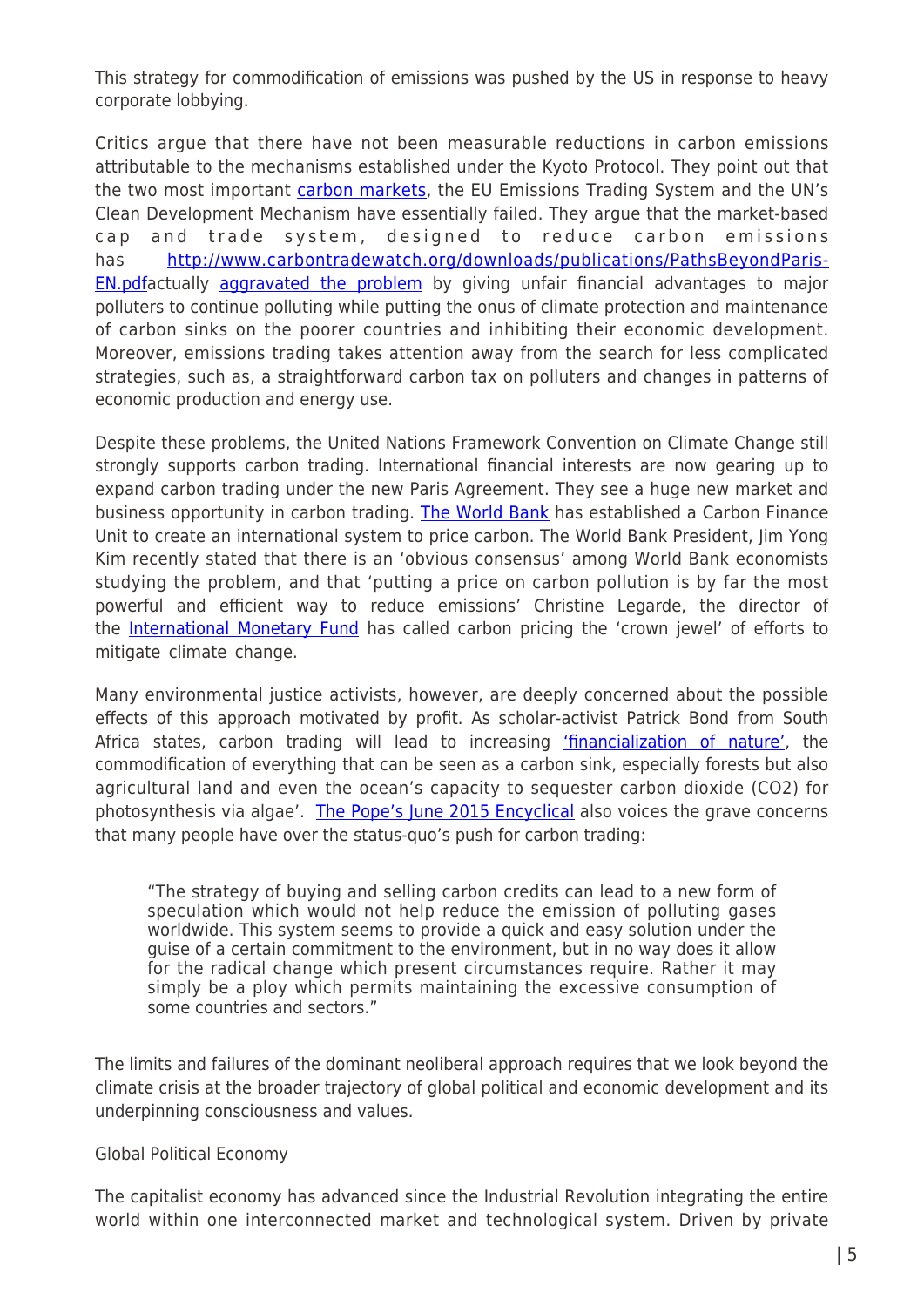accumulation and modern technology this economic system has now become a monolithic

global "market fundamentalism." Trade liberalization in the last few decades has led to a consolidation of corporate control in every sector of the global economy contributing to deepening economic inequality. A few large [transnational corporations](https://www.tni.org/en/article/state-corporate-power) control greater shares of global wealth and resources and wield more power over people's lives and the

environment than most nation states. So-called, 'world empires of the  $21^{st}$  century', they have increasingly 'captured' governments and multilateral institutions compelling governments to adjust their policies to suit corporate interests, as in the case of the fossil fuel industry.

The capitalist system has brought forth tremendous advances in material development but without balanced human inner development. When corporate profit prevails over social, environmental and ethical criteria, production and marketing of goods and services with negative use values become common. Thus, defense has become the biggest sector of the global economy and fossil fuel extraction continues despite overwhelming evidence of its harm to life on the planet. Even when solutions are sought to problems created by market expansion, economic growth and the profit motive prevail as evident from the trade in carbon pollution poised to become a highly profitable financial sector.

As the market values seep into all areas of life, the environment and humanity increasingly become mere resources and outlets for production and consumption. (Figure 1.1 in Bandarage, [Sustainability and Well-Being\)](https://www.amazon.com/Sustainability-Well-Being-Environment-Society-Palgrave-ebook/dp/B00C2TPBUG). The modern economy disrupts and dissects the natural integration of planetary life seeking instead to reintegrate, recreate and control human society and the environment through modern science, technology, and the market. The extension of this approach is clearly evident in current technological and market developments to redesign life and to create, what some scientists call a ['post-nature', 'post](http://www.z33.be/en/projects/alter-nature-designing-nature-designing-human-life-owning-life/more)[human' world.](http://www.z33.be/en/projects/alter-nature-designing-nature-designing-human-life-owning-life/more)

[Genetic modification](https://www.washingtonpost.com/business/sponsored-content-synthetic-biology---fidelity-investments/2012) is projected to become the norm as more and more bioengineered transgenic fruits, vegetables, trees, and animals are released into the environment. According to some scientists, in 50 years there could be more lab-created forms of plant and animal life on the planet than those identified in nature. Is this, then, the technological and market based solution to species extinction resulting from climate change, deforestation and other human induced changes to the environment? Likewise, as earth-based indigenous people and communities in low lying coastal areas are extinguished from the face of the Earth, genetic engineering, robotics, artificial intelligence and other new types of cognitive tools are being utilized by some scientists to design a new human species increasingly [merged with technology](http://occupycorporatism.com/neo-humanity-transhumanism-will-merge-man-with-machine/)and more and more divorced from nature.

As the environment and humanity become mere resources and appendages of technology and the economy, we face an existential crisis of what it means to be human in nature. The visions of technological domination over nature fail to recognize that if the climate is not stabilized, we will unleash long term planetary forces far beyond our capacity to control. Human induced natural forces, such as droughts, wildfires and floods will once again come to dominate and radically curtail our activities, as they appear to be doing already. As [Karl](https://www.amazon.com/Great-Transformation-Political-Economic-Origins/dp/080705643X?ie=UTF8&*Version*=1&*entries*=0) [Polyani](https://www.amazon.com/Great-Transformation-Political-Economic-Origins/dp/080705643X?ie=UTF8&*Version*=1&*entries*=0) warned in The Great Transformation: " To allow the market mechanism to be the sole director of the fate of human beings and their natural environment…would result in the demolition of society."

The contemporary global crisis, however, is more than a crisis of capitalism, a competition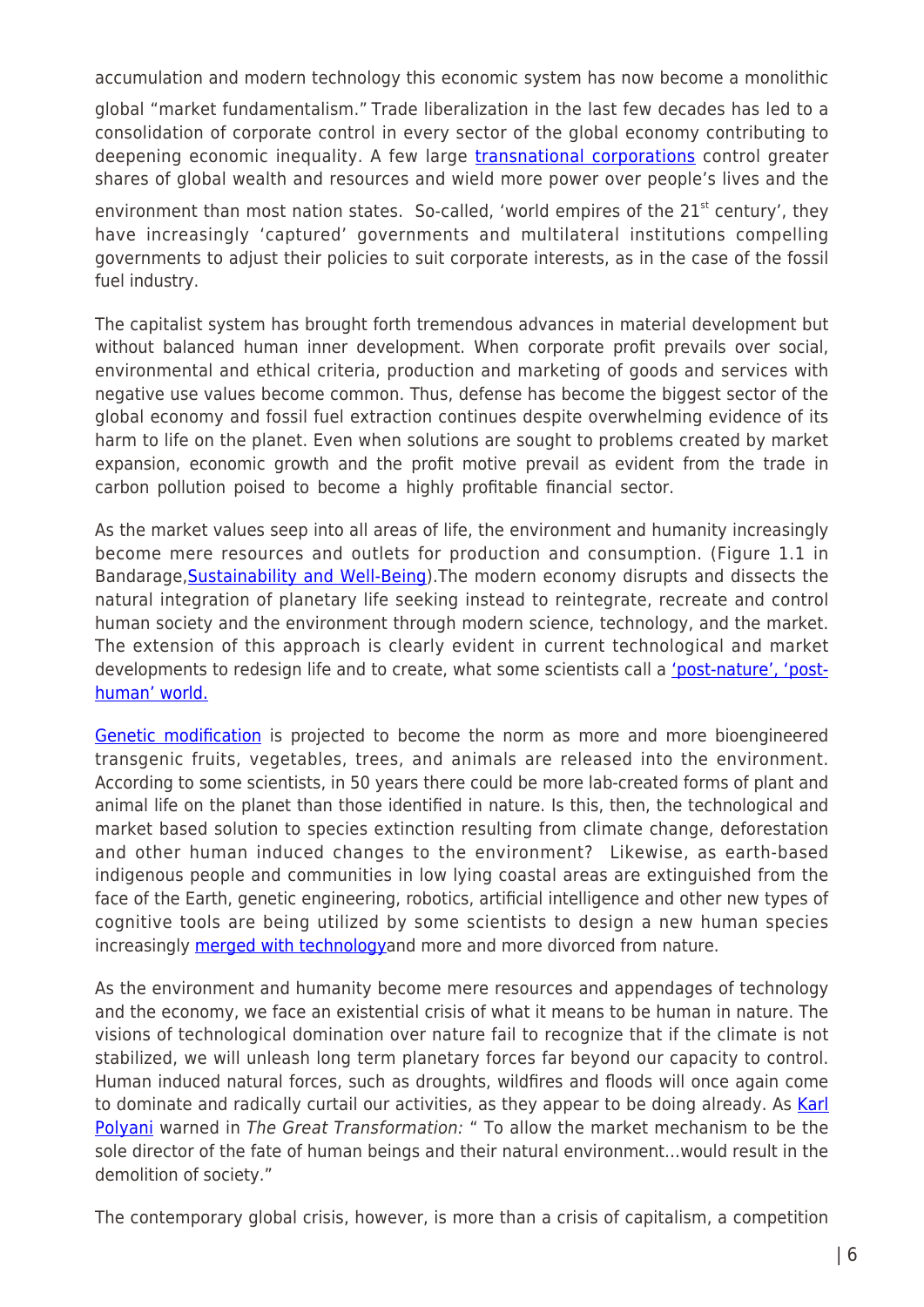between capitalism and socialism, or a clash between modernity and tradition. Our challenge today is not merely political, but human and ecological—how we see and conduct ourselves personally and collectively toward both the environment and each other.

Technology and the market per se are not the problems. It is the underlying consciousness and the intention that determine their advancement. Is the motivation, profit for a few or the sustainability and well-being of all? At the root of the crisis we face is the disjuncture between the exponential growth of the profit-driven economy and the lack of an equivalent development in human consciousness, ethics and morality, compassion, generosity and wisdom.

# Psycho-Social Change

The environment—planet Earth—encompasses human society and the economy within its fold. The economy, the production and distribution of the material means of existence, is only one subsystem of society (Figure 1.3 in Bandarage, [Sustainability and Well-Being](https://www.amazon.com/Sustainability-Well-Being-Environment-Society-Palgrave-ebook/dp/B00C2TPBUG)). The environment has primacy over the human-created spheres of society and the economy. The natural world does not need humanity for its survival, but humanity cannot survive without the natural environment, the soil, water, air, sunlight, etc. The central idea of the ecological approach is that we are part of the Earth, not apart and separate from it. This does not negate the fact that in the process of adaptation and evolution humanity has made a great impact on the environment.

Today, "ego consciousness" and its ethics of individualism, domination, and competition is the driving force at the personal level as well as at the societal levels of nations, ethnoreligious groups, and in how humans relate toward other animal and life forms. This myopic consciousness is leading to massive destruction of the environment, widening economic disparities and social conflicts. The alternative to ego consciousness, rooted in the psychology of fear and 'self vs. other' mentality, is a *universal consciousness* grounded in the truth of unity within diversity. This higher consciousness sees the other as an extension of the self and the well-being of the self and the other as inherently interdependent. It contributes to an ethic of partnership.

The challenge today is not to tear apart the dominant social and economic system through left or right political extremism but to shift to an ethical, balanced and sustainable path that upholds genuine climate protection, environmental sustainability, social justice and democracy. We need to shift to a path of socio-economic development grounded on compassion, courage and generosity instead of fear, anger and hatred. The dominant egoistic consciousness overlooks the capacity of the human mind for conscious transformation. Even *[Charles Darwin](http://news.nationalgeographic.com/news/2009/02/090216-darwin-buddhist-compassion.html)* who popularized the idea of the survival of the fittest, paid homage to the importance of empathy and altruism in human evolution.

Instead of attempting to dominate and subsume society and the environment within the logic of unbridled economic growth (Figure 1.1 in Bandarage, [Sustainability and Well-Being\)](https://www.amazon.com/Sustainability-Well-Being-Environment-Society-Palgrave-ebook/dp/B00C2TPBUG), the components of the economy—technology, property relations, the market, and finance—must be redesigned to serve the needs of environmental sustainability and human well-being. Rather than upholding and extending the extremist growth oriented system through new strategies, such as, carbon trading, the world's economic structures must be transformed so that the exploitation of people and plunder of the Earth and the relentless pumping of greenhouse gases into the atmosphere are replaced by systems that honor environmental sustainability and social justice. The [Green Party](http://www.gp.org/greens_say_nonbinding_deal_at_paris_summit_falls_short) of the United States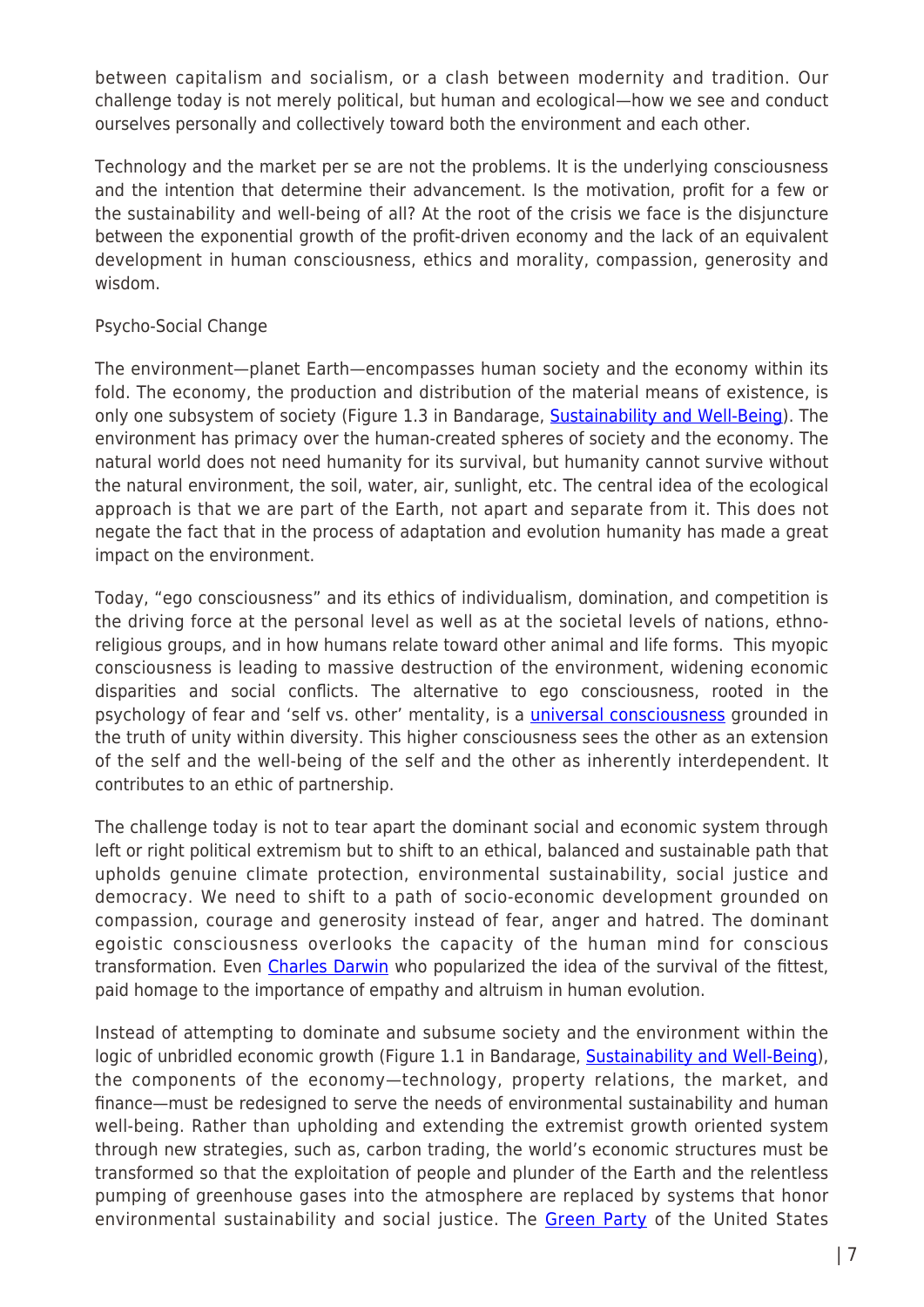succinctly sums up the kinds of changes required for a transition to renewable energy:

'…a complete reorientation of our national energy priorities, beginning with the elimination of subsidies for petroleum and coal energy, divestment from fossil-fuel companies, enactment of carbon fees and dividends to reflect the true cost of fossil fuel extraction, and phasing out of off-shore drilling, mountaintop removal mining, hydrofracking, and new pipeline construction. Ending dependence on fossil fuels requires massive investment in hybrid and electric vehicles, low-cost public transportation and new ecologically sound electricity transmission infrastructure. We must develop safe and clean energy technologies — excluding nuclear power, which has its own risks — and retrofit homes and buildings for energy efficiency…

There is plenty of evidence that [the shift](http://www.amazon.com/Renewable-Revolution-Revitalize-Transition-Sustainable/dp/184971195X) to solar, wind and other renewable sources of energy can be achieved soon. Leading scientists and organizations have put forward plans for transforming the United States from dependence on fossil fuels to [100 percent](http://news.stanford.edu/news/2014/february/fifty-states-renewables-022414.html) [renewable energy](http://news.stanford.edu/news/2014/february/fifty-states-renewables-022414.html) by 2050. [Germany,](http://www.metaefficient.com/renewable-power/45-renewable-energy-for-germany-by-2030.html) which is the fourth largest economy in the world has a plan in place to obtain 45% of its energy from renewable sources by 2030, showing that other countries too can make the shift.

Such changes do not come by themselves but through increased citizen participation. It is only by building social movements and strengthening political will that the required qualitative changes can be achieved. As the climate reporter and activist, [Johann Hari](http://www.huffingtonpost.com/johann-hari/after-the-catastrophe-in_b_398708.html) puts it:

"At least we know now: scientific evidence and rationality are not going to be enough to persuade our leaders …Nobody is going to sort this out – unless we, the population of the warming-gas countries, make them…The time for changing light bulbs and hoping for the best is over. It is time to take collective action….The cost of trashing the climate needs to be raised.'

It must be emphasized that while the shift to renewable energy is most urgent, it will not suffice for addressing the interrelated environmental and social crises. Ecological worldviews and environmentally progressive legislation have coexisted with social class, ethnic and gender oppression in modern times including in Nazi Germany. We have to be careful that eco-fascist views and movements do not gain ground as economic conditions deteriorate and social and environmental dislocations worsen around the world. Changes towards renewable energy has to be accompanied with changes in the control over resources and production and access of wider groups of people to economic opportunities. Bioregionalism, local entrepreneurship and other approaches to economic decentralization, economic diversity and democracy carry within them a critique of corporate monopoly capitalism and unsustainable technological growth. However, the strategies for broader social and economic restructuring require much greater exploration from a climate justice perspective.

## Social Movements

There is growing fear, anger, despair among people about the political and economic realities and the future of our planet. Some of it is undoubtedly misplaced and expressed in violent and destructive ways as ethno-religious fundamentalism and hatred towards others. There is also climate denial, climate fatigue, emotional paralysis and escapist behavior on the part of some people who are numbed by excessive exposure to the combined effects of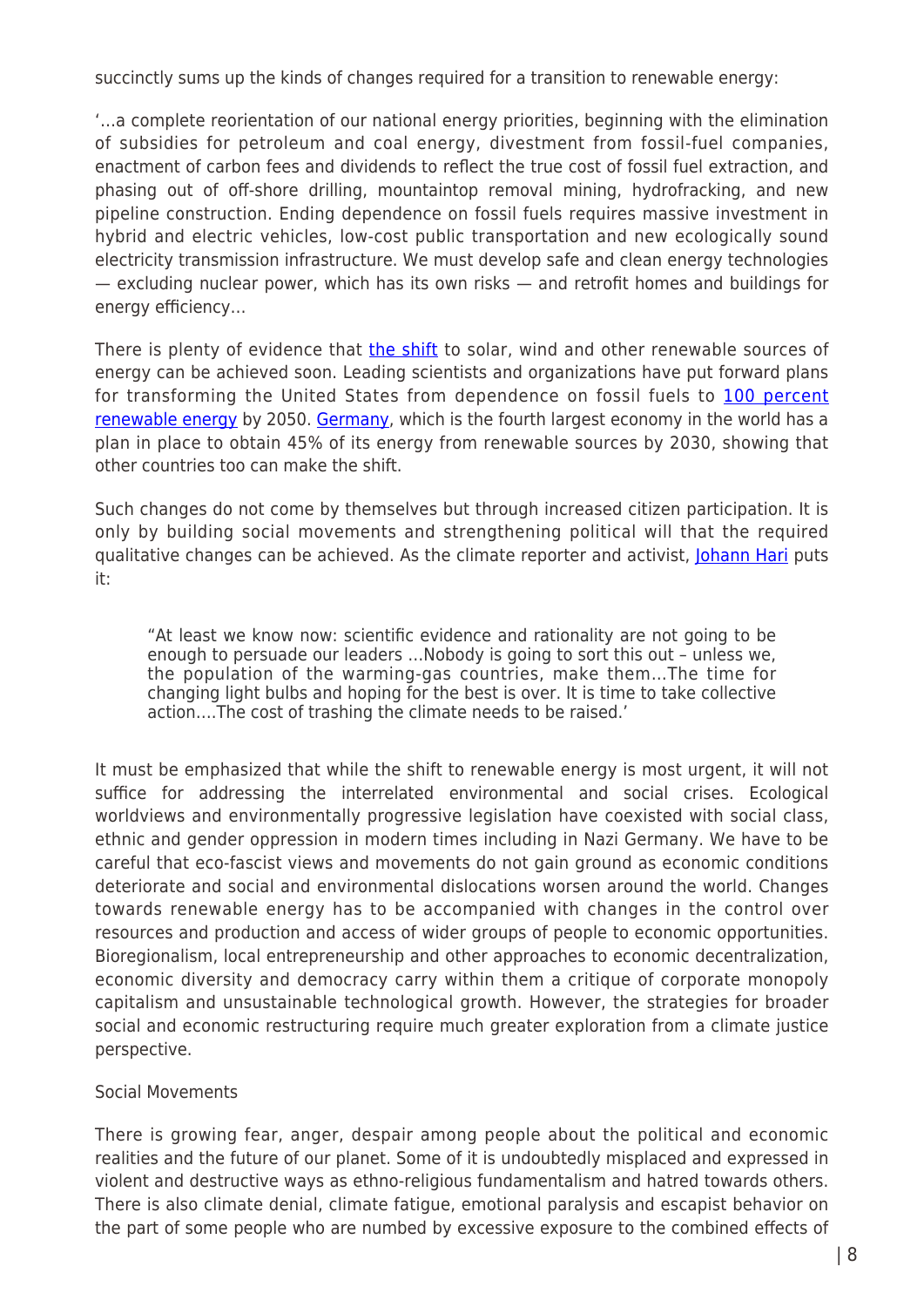consumerism, technology and the modern media.

Still, there are also thousands of organizations and people all around the world engaged in positive nonviolent and collective action. [Indigenous people](https://intercontinentalcry.org/indigenous-struggles-to-watch-in-the-united-states-in-canada/) have been at the forefront of struggles to protect Mother Earth from the very beginning of their encounter with European colonization. There are hundreds of indigenous environmental struggles around the world, from the US and Canada to Central and South America and Asia and Africa, resisting fossil fuel and other corporations from building pipelines, mining terminals and other controversial projects. Indigenous people have faced and continue to face backlash, often violent reprisals, in protecting their land and natural resources. For example, there has been a spate of killings of environmental activists in [Honduras](https://www.popularresistance.org/activists-in-central-america-fear-for-their-lives-in-wake-of-assassinations/) following the U.S. backed regime change there in 2009, which calls for international attention.

Climate consciousness and the global movement for climate protection have expanded greatly since the historic People's Climate Mach which brought hundreds of thousands of people to New York City in September 2014. President Obama's rejection of the [Keystone XL](http://www.huffingtonpost.com/asoka-bandarage/no-to-the-keystone_b_2927453.html) [Pipeline](http://www.huffingtonpost.com/asoka-bandarage/no-to-the-keystone_b_2927453.html) in November 2015 was a historic [victory](http://350.org/kxl-victory/) for the climate movement. One of the most catalytic global movements today is [350.org](http://350.org/) which is focused on solving the climate crisis by reducing the amount of CO<sub>2</sub> in the atmosphere to the 350 ppm threshold. The movement uses online campaigns, grassroots organizing, and mass public actions in nearly every country in the world to bring bottom-up pressure to cut down fossil fuel usage.

In the face of dramatic recent acceleration in the warming of the planet, the failure of the Paris Agreement to address divesting from fossil fuel and the support of governments for new fossil fuel projects, climate action is intensifying around the world. The small Himalayan kingdom of **Bhutan** has committed itself to a carbon neutral policy in its constitution setting an important global precedent. The largest global civil disobedience on behalf of the climate justice concluded in May 2016 after 12 days of action in six continents. Under the banner of ['Break Free from Fossil Fuel',](http://article.wn.com/view/2016/05/16/Largest_global_civil_disobedience_in_the_history_of_the_Clim_9/)

'Tens of thousands of activists took to the streets, occupied mines, blocked rail lines, paddled in kayaks and held community meetings in 13 countries, pushing the boundaries of conventional protest to find new ways to demand coal, oil and gas stay in the ground'

As a Nigerian activist from the Health of Mother Earth Foundation put it, "Breaking free from fossil fuels is a vote for life and for the planet". The fossil fuel industry is being 'weakened by financial and political uncertainty' and the revelations that it knowingly hid the scientific evidence linking fossil fuels and global warming from the public for many decades. Currently, there are[investigations](http://motherboard.vice.com/read/exxons-lawsuit-signals-the-start-of-a-big-tobacco-style-showdown-for-oil-and-gas) underway in the US by the Attorney Generals of 17 states including [New York,](http://thinkprogress.org/climate/2016/05/20/3780305/lamar-smith-investigates-new-yorks-investigation/) California, Massachusetts and the Virgin Islands on Exxon's role in the alleged climate deception. The [US Department of Justice](http://www.huffingtonpost.com/entry/exxonmobil-climate-change_us_56d86b7de4b0000de4039417) has also requested the Federal Bureau of Investigation to determine if ExxonMobil violated federal laws by publicly denying climate change for decades.

Activists are confident that just as the struggle against the tobacco industry, which hid the connection between smoking and health from the public, was won, the people's struggle against the fossil fuel industry can also be victorious. We must believe that the larger goals of environmental sustainability and social justice can be achieved and that 'Another World is Possible' if we work together to 'Change the System, not the Climate'.

Asoka Bandarage, Ph.D. is the author of Sustainability and Well-Being: The Middle Path to